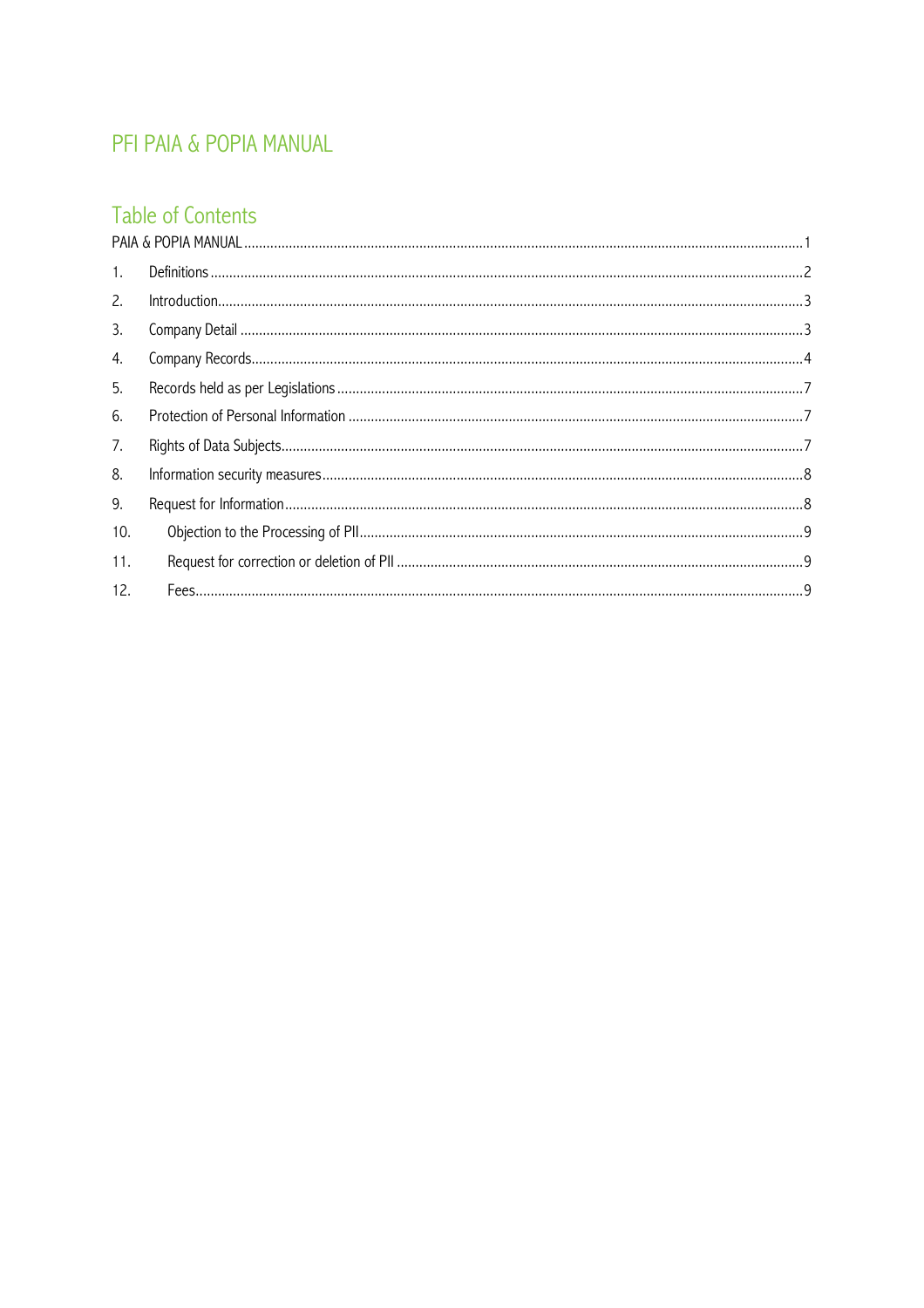### 1. Definitions

As per the context of the Protection of Personal Information Act (POPIA) and the Promotion of Access to Information Act (PAIA), the following definitions are applicable:

"Data Subject" means the person to whom personal information relates.

"Information Officer" means the person acting on behalf of the Company and discharging the duties and responsibilities assigned to the "head" of the Company by the Acts; The Information Officer is duly authorised to act as such, and such authorisation has been confirmed by the "head" of the Company in writing;

"Personal Information" means information about an identifiable individual, including, but not limited to-

- a) information relating to the race, gender, sex, pregnancy, marital status, national, ethnic or social origin, colour, sexual orientation, age, physical or mental health, well-being, disability, religion, conscience, belief, culture, language and birth of the individual;
- b) information relating to the education or the medical, criminal or employment history of the individual or information relating to financial transactions in which the individual has been involved;
- c) any identifying number, symbol or other particular assigned to the individual;
- d) the address, fingerprints or blood type of the individual;
- e) the personal opinions, views or preferences of the individual, except where they are about another individual or about a proposal for a grant, an award or a prize to be made to another individual;
- f) correspondence sent by the individual that is implicitly or explicitly of a private or confidential nature or further correspondence that would reveal the contents of the original correspondence;
- g) the views or opinions of another individual about the individual;
- h) the views or opinions of another individual about a proposal for a grant, an award or a prize to be made to the individual, but excluding the name of the other individual where it appears with the views or opinions of the other individual; and
- i) the name of the individual where it appears with other personal information relating to the individual or where the disclosure of the name itself would reveal information about the individual, but excludes information about an individual who has been dead for more than 20 years.

"Personnel" means any person who works for or provides services to or on behalf of the Company and receives or is entitled to receive any remuneration. This includes, without limitation, directors (both executive and nonexecutive), all permanent, temporary, and part-time staff as well as contract workers.

"Processing" means any operation or activity or any set of operations, whether or not by automatic means, concerning personal information, including –

- a) The collection, receipt, recording, organisation, collation, storage, updating, or modification, retrieval, alteration, consultation or use;
- b) Dissemination by means of transmission, distribution or making available in any other form; or
- c) Merging, linking, as well as restriction, degradation, erasure or destruction of information.

"Record" means any recorded information, regardless of form or medium, which is in the possession or under the control of the Company, irrespective of whether it was created by the Company.

"Request" means a request for access to a record of the Company.

"Requestor" means any person, including a public body or an official thereof, making a request for access to a record of the Company and includes any person acting on behalf of that person.

"Responsible Party" means a public or private body or any other person which, alone or in conjunction with others, determines the purpose and means for processing personal information.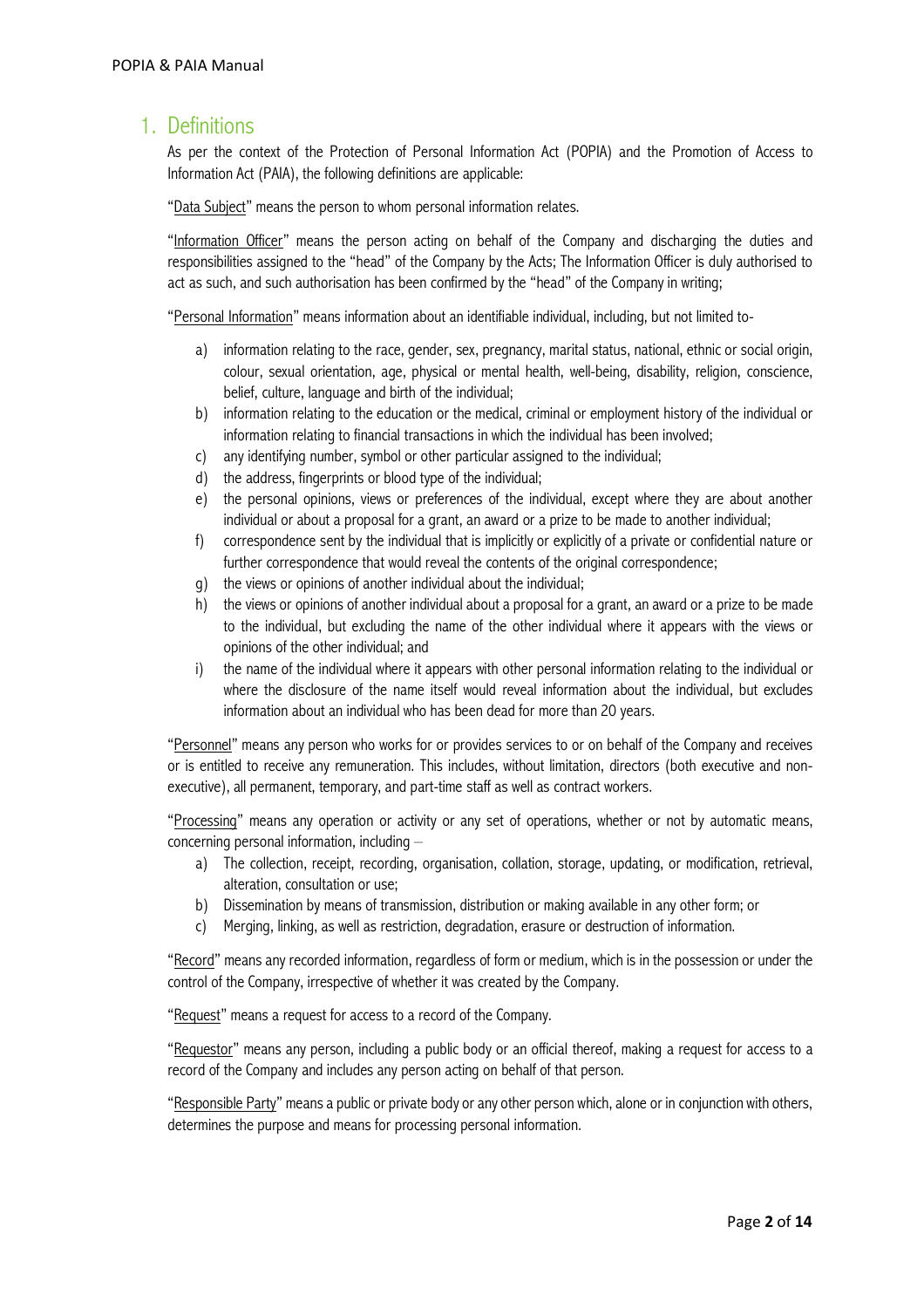"Unique Identifier" means any identifier that is assigned to a data subject and is used by a responsible party for the purposes of the operations of that responsible party and that uniquely identifies that data subject in relation to that responsible party.

"SAHRC" means the South African Human Rights Commission.

### 2. Introduction

This Manual is published in terms of Section 51 of the Promotion of Access to Information Act (PAIA), 2 of 2000, and describes the type of records held by the organisation and also details the procedures for data subjects to access applicable personal information records.

As per Section 17 of the Protection of Personal Information Act (POPIA), 2013, a responsible party must maintain the documentation of all processing operations under its responsibility as referred to in section 14 or 51 of the Promotion of Access to Information Act.

The process of requesting information in terms of the Act is subjected to applicable legislative and/or regulatory requirements, and the applicable request forms are available as Annexures within this manual.

Enquiries regarding PAIA and POPIA, can be made via the following channels:

### PAIA

The South African Human Rights Commission PAIA Unit (the Research and Documentation Department) Postal address: Private Bag 2700, Houghton, 2041 Telephone: +27 11 484-8300 Fax: +27 11 484-7146 Website: www.sahrc.org.za Email: PAIA@sahrc.org.za

### POPIA

The Information Regulator (South Africa) JD House 27 Stiemens Street Braamfontein Johannesburg 2001 Website: www.justice.gov.za Email: inforeg@justice.gov.za

# 3. Company Detail

The Pet food Industry Association of Southern Africa (PFI) is an industry body that was formed by South African pet food manufacturers. PFI acts as representative and spokesperson for its members and the entire South African pet food industry. Its members are dedicated to upholding internationally accepted standards of quality and safety in pet nutrition and have committed themselves to manufacturing and marketing pet food in a manner that puts the wellbeing of household pets first. Membership of the PFI is not compulsory for all pet food manufactures, brand owners, distributors or suppliers to the industry. Those that have elected to become members, publicly commit to upholding international standards of quality & safety, aligning themselves with ethical and safe food processes and are dedicated to upholding quality standards and safety in terms of pet nutrition.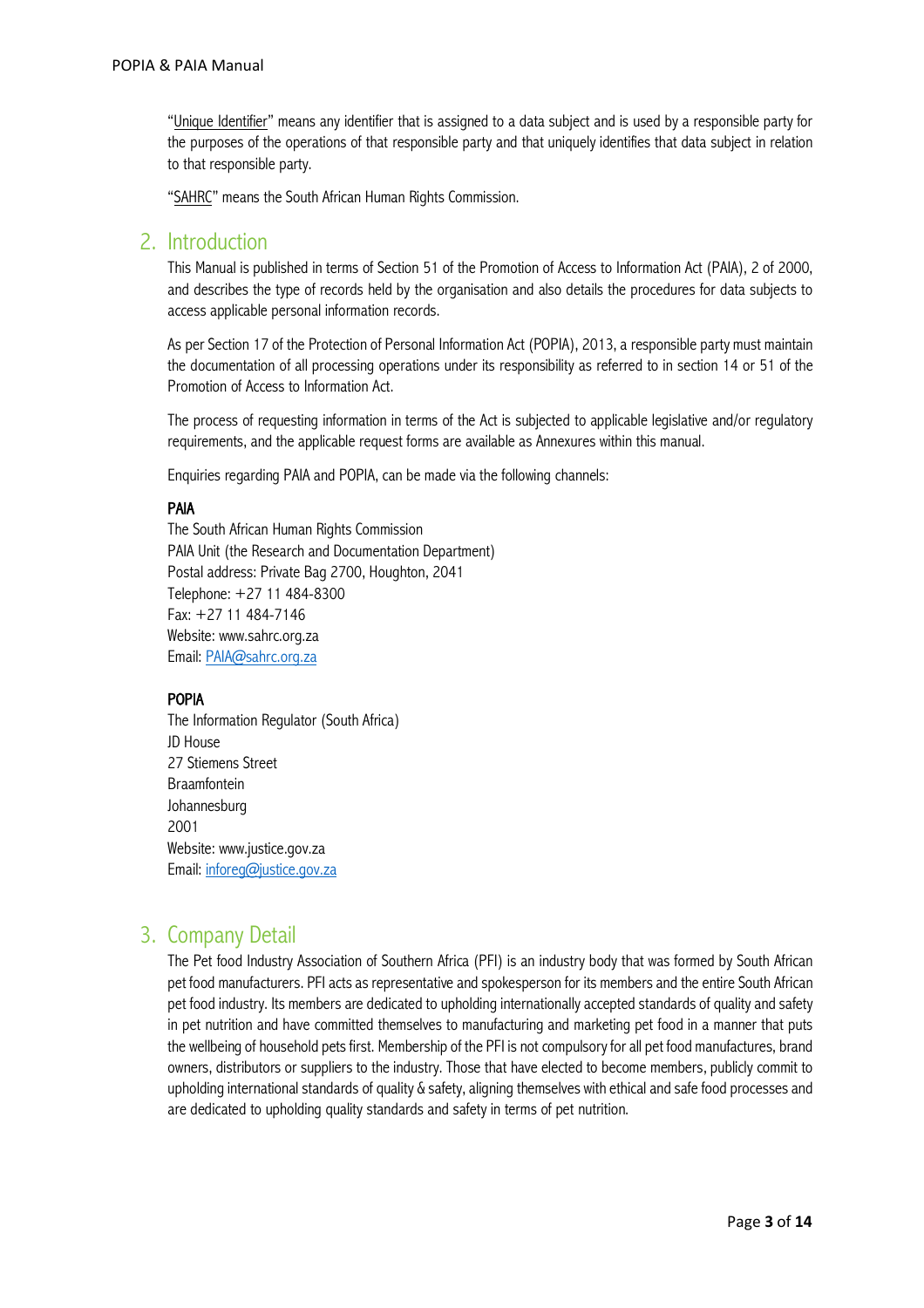The PFI appears on various platforms as representative of the pet food industry in South Africa, including the Department of Agriculture, Land Reform and Rural Development (DALRRD), SABS, Advertising Regulatory Board (ARB), AgriSETA and NRCS.

| Company Detail            |                                    |
|---------------------------|------------------------------------|
| <b>Executive Director</b> | Dominique Kuhlmann                 |
| Contact Detail            | dominique@pfisa.co.za / 0829034986 |
| Information Officer       | Dominique Kuhlmann                 |
| Contact Detail            | dominique@pfisa.co.za / 0829034986 |
| Company Address           | PO Box 85457, Emmarentia 2029      |
| Company Contact Detail    | info@pfisa.co.za / 0829034986      |
| Company Website           | www.pfisa.co.za                    |

The latest copy of this manual is available on the company website (www.pfisa.co.za) and can also be requested from the Information Officer at the PFI. Above table lists the relevant contact detail.

### 4. Company Records

Categories of information held by the PFI differ per membership category and are outlined in the following table:

| <b>Internal</b>           |                                     |
|---------------------------|-------------------------------------|
| Category                  | Records                             |
| Company Act               |                                     |
|                           | Company registration document       |
|                           |                                     |
| <b>Financial Records</b>  |                                     |
|                           | <b>Annual Financial Statements</b>  |
|                           | <b>Bank Accounts and statements</b> |
|                           | Asset Registers                     |
|                           | <b>Internal Accounting Records</b>  |
|                           |                                     |
| <b>Income Tax</b>         |                                     |
|                           | VAT records                         |
|                           | <b>SARS</b> records                 |
|                           |                                     |
| Personnel                 |                                     |
|                           | Address Lists                       |
|                           | Employment contracts                |
|                           | $\overline{\text{CV's}}$            |
|                           |                                     |
| Procurement               |                                     |
|                           | Supplier agreements                 |
|                           |                                     |
| <b>Sales</b>              |                                     |
|                           | Advertising material                |
|                           | Member details                      |
|                           |                                     |
| <b>Member Information</b> | (detailed below)                    |
|                           |                                     |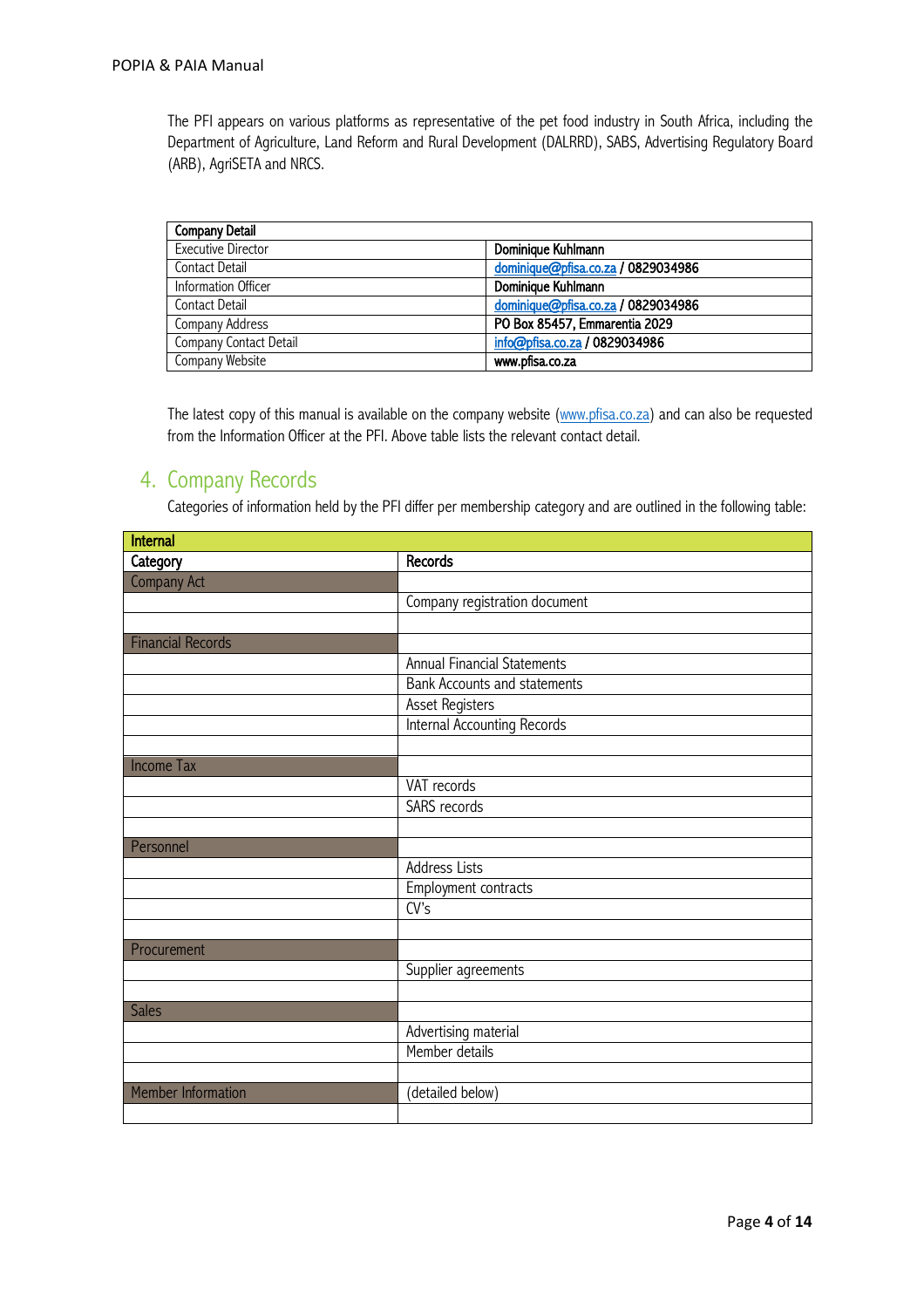| <b>Ordinary member</b>   |                                                                                        |  |  |  |  |  |
|--------------------------|----------------------------------------------------------------------------------------|--|--|--|--|--|
| Category                 | Records                                                                                |  |  |  |  |  |
| <b>Company Act</b>       |                                                                                        |  |  |  |  |  |
|                          | Company registration document                                                          |  |  |  |  |  |
|                          | Franchisee registration and documentation (if applicable)                              |  |  |  |  |  |
|                          | Copy of company letterhead                                                             |  |  |  |  |  |
|                          |                                                                                        |  |  |  |  |  |
| <b>Financial Records</b> |                                                                                        |  |  |  |  |  |
|                          | Annual turnover disclosure (for calculation of annual fees)                            |  |  |  |  |  |
|                          |                                                                                        |  |  |  |  |  |
| Personnel                |                                                                                        |  |  |  |  |  |
|                          | List of natural scientists employed by the organization and their details              |  |  |  |  |  |
|                          |                                                                                        |  |  |  |  |  |
| Procurement              |                                                                                        |  |  |  |  |  |
|                          | A list of the pet foods manufactured/distributed/marketed                              |  |  |  |  |  |
|                          | Proof of registration of the pet food/s in terms of Act 36 that is current             |  |  |  |  |  |
|                          | Where the company is a supplier of ingredients or additives requiring                  |  |  |  |  |  |
|                          | registration under Act 36: proof of the registrations                                  |  |  |  |  |  |
|                          |                                                                                        |  |  |  |  |  |
| <b>Operations</b>        |                                                                                        |  |  |  |  |  |
|                          | A copy of an independently audited Good Manufacturing Practice                         |  |  |  |  |  |
|                          | (GMP) certification, namely SANS 10330 - food safety management:                       |  |  |  |  |  |
|                          | requirements for a food safety system based on prerequisite                            |  |  |  |  |  |
|                          | programmes and hazard analysis and critical control point (HACCP)                      |  |  |  |  |  |
|                          | principles (or higher) applicable to each of the manufacturing facilities<br>utilized. |  |  |  |  |  |
|                          |                                                                                        |  |  |  |  |  |
|                          | If pet foods are manufactured by a third-party: the address of                         |  |  |  |  |  |
|                          | manufacturing facility and a letter from the manufacturer, attesting to                |  |  |  |  |  |
|                          | this fact, together with their independent GMP certification.                          |  |  |  |  |  |
|                          |                                                                                        |  |  |  |  |  |
| Governance               | Access to recall plans per facility                                                    |  |  |  |  |  |
|                          |                                                                                        |  |  |  |  |  |
|                          |                                                                                        |  |  |  |  |  |

| Affiliate member   |                                                                           |
|--------------------|---------------------------------------------------------------------------|
| Category           | Records                                                                   |
| <b>Company Act</b> |                                                                           |
|                    | Company registration document                                             |
|                    | Franchisee registration and documentation (if applicable)                 |
|                    | Copy of company letterhead                                                |
|                    |                                                                           |
| Personnel          |                                                                           |
|                    | List of natural scientists employed by the organization and their details |
|                    |                                                                           |
| Procurement        |                                                                           |
|                    | A list of the raw materials manufactured/distributed/marketed             |
|                    | Where the company is a supplier of ingredients or additives requiring     |
|                    | registration under Act 36: proof of the registrations (that are current)  |
|                    |                                                                           |
| <b>Operations</b>  |                                                                           |
|                    | Where the company is a supplier of ingredients or additives requiring     |
|                    | registration under Act 36 - a copy of an independently audited Good       |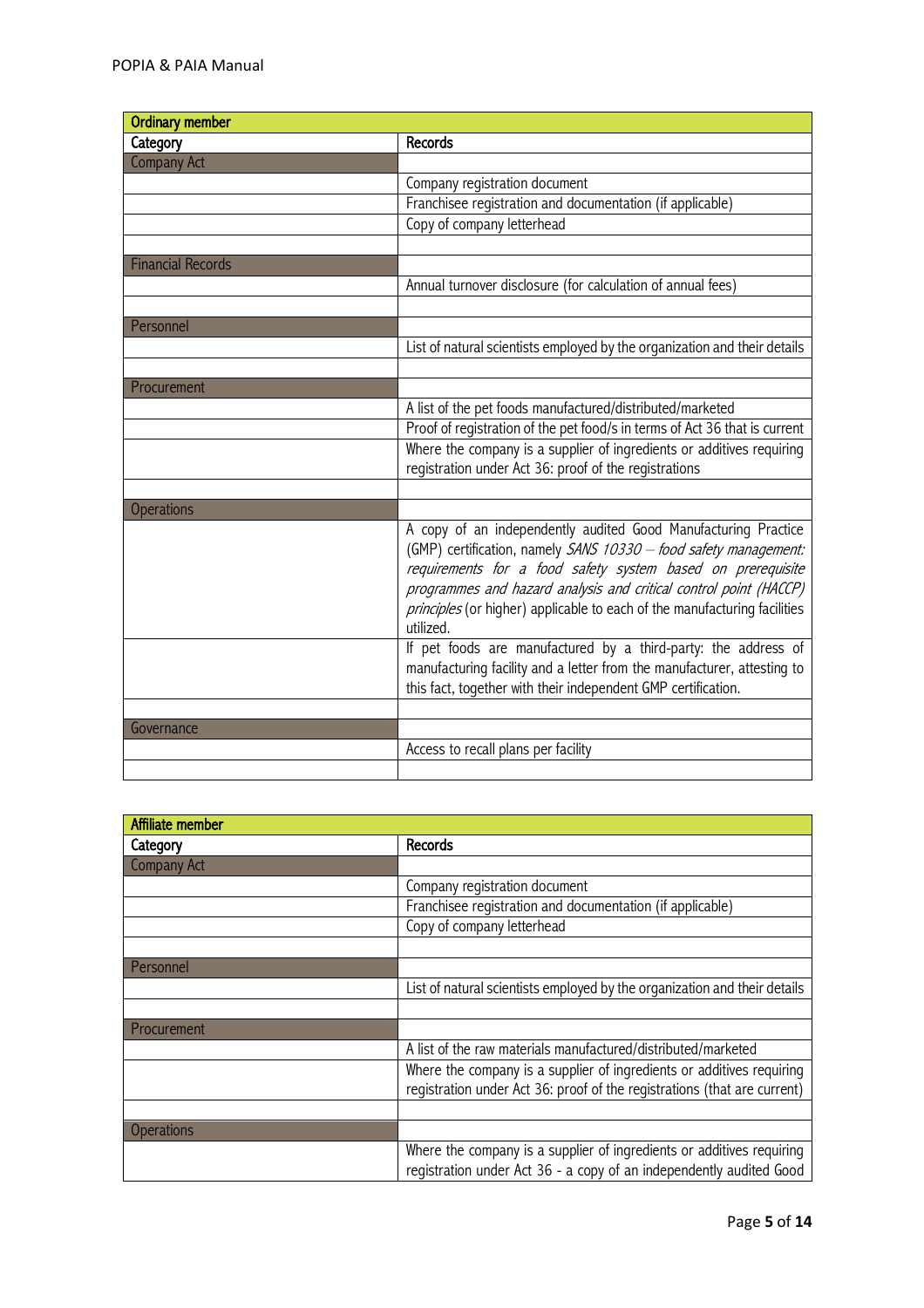|            | Manufacturing Practice (GMP) certification, namely SANS 10330 -<br>food safety management: requirements for a food safety system based<br>on prerequisite programmes and hazard analysis and critical control<br>point (HACCP) principles (or higher) applicable to each of the<br>manufacturing facilities utilized. |
|------------|-----------------------------------------------------------------------------------------------------------------------------------------------------------------------------------------------------------------------------------------------------------------------------------------------------------------------|
|            |                                                                                                                                                                                                                                                                                                                       |
| Governance |                                                                                                                                                                                                                                                                                                                       |
|            | Access to recall plans per facility                                                                                                                                                                                                                                                                                   |
|            |                                                                                                                                                                                                                                                                                                                       |

| Associate member |                                                                           |
|------------------|---------------------------------------------------------------------------|
| Category         | <b>Records</b>                                                            |
| Company Act      |                                                                           |
|                  | Company registration document                                             |
|                  | Franchisee registration and documentation (if applicable)                 |
|                  | Copy of company letterhead                                                |
|                  |                                                                           |
| Personnel        |                                                                           |
|                  | List of natural scientists employed by the organization and their details |
|                  |                                                                           |

| <b>Special Affiliate member</b> |                                                                           |  |  |  |  |  |
|---------------------------------|---------------------------------------------------------------------------|--|--|--|--|--|
| Category                        | Records                                                                   |  |  |  |  |  |
| <b>Company Act</b>              |                                                                           |  |  |  |  |  |
|                                 | Company registration document                                             |  |  |  |  |  |
|                                 | Franchisee registration and documentation (if applicable)                 |  |  |  |  |  |
|                                 | Copy of company letterhead                                                |  |  |  |  |  |
|                                 |                                                                           |  |  |  |  |  |
| Personnel                       |                                                                           |  |  |  |  |  |
|                                 | List of natural scientists employed by the organization and their details |  |  |  |  |  |
|                                 |                                                                           |  |  |  |  |  |
| <b>Sales</b>                    |                                                                           |  |  |  |  |  |
|                                 | A list of the pet foods sold/distributed/marketed by the business         |  |  |  |  |  |
|                                 |                                                                           |  |  |  |  |  |
| <b>Operations</b>               |                                                                           |  |  |  |  |  |
|                                 | Photographs of the store, from all angles, to showcase all areas of the   |  |  |  |  |  |
|                                 | store                                                                     |  |  |  |  |  |
|                                 | Proof of monthly pest control and/or fumigation                           |  |  |  |  |  |
|                                 | If live animals (of any sort) are present within the store, whether for   |  |  |  |  |  |
|                                 | sale or adoption the following must be supplied:                          |  |  |  |  |  |
|                                 | A comprehensive list of all animal types                                  |  |  |  |  |  |
|                                 | Clear, close-up photographs of their enclosures<br>$\bullet$              |  |  |  |  |  |
|                                 | An affidavit attesting to the fact that such animals are<br>$\bullet$     |  |  |  |  |  |
|                                 | responsibly bred, supplying details of their daily routine and            |  |  |  |  |  |
|                                 | how they are treated, fed and rehomed                                     |  |  |  |  |  |
|                                 | Proof of vaccination and deworming of animals before<br>$\bullet$         |  |  |  |  |  |
|                                 | entering the store                                                        |  |  |  |  |  |
|                                 |                                                                           |  |  |  |  |  |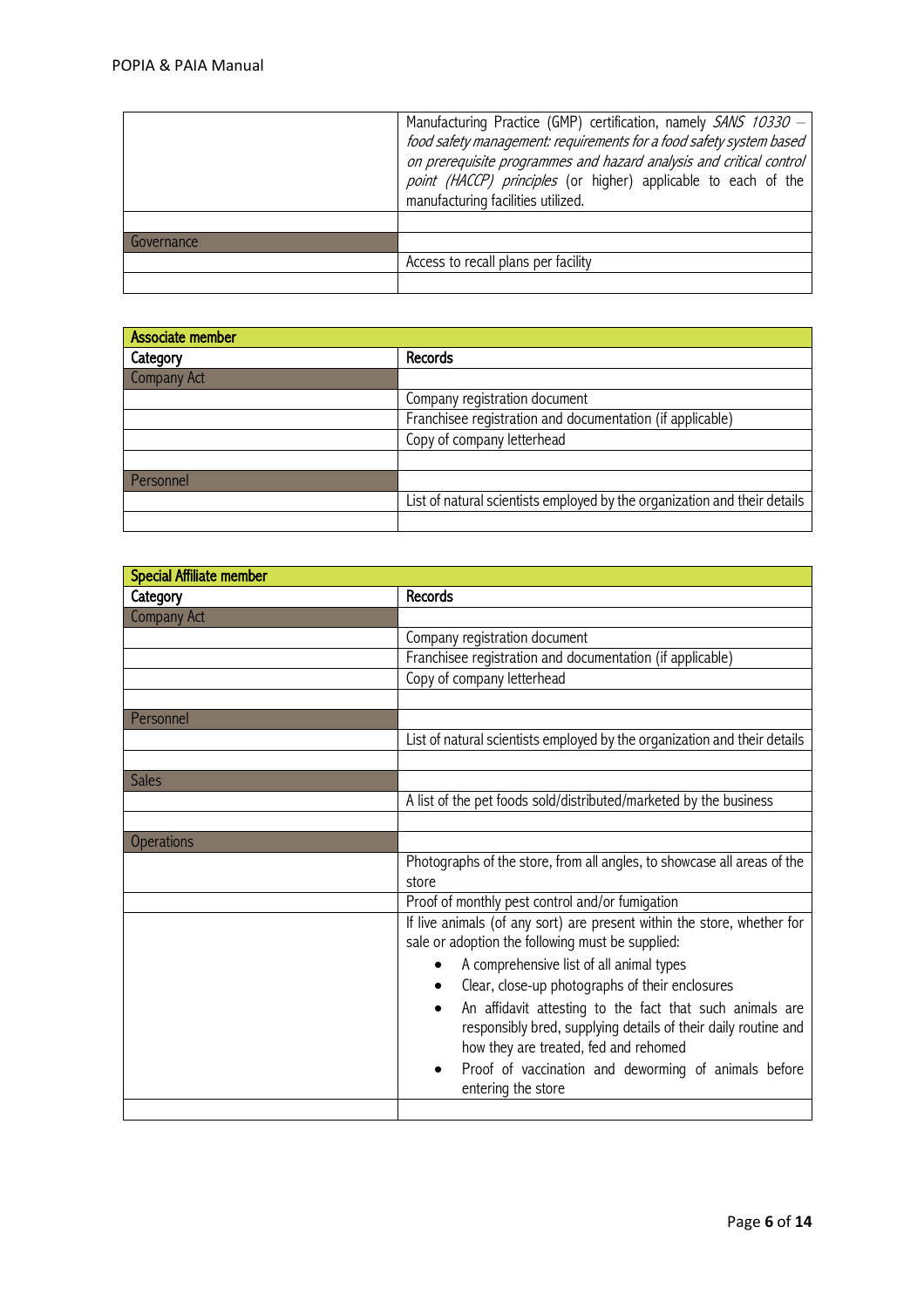# 5. Records held as per Legislations

Information is retained in terms of the following legislations and is usually available only to the persons or entities specified in such legislation. Although we have used our best efforts to supply a list of applicable legislation, it is, however, possible that this list may be incomplete.

- a. Basic Conditions of Employment No. 75 of 1997
- b. Companies Act No. 61 of 1973
- c. Compensation for Occupational Injuries and Health Diseases Act No.130 of 1993
- d. Constitution of the Republic of South Africa 2008
- e. Consumer Affairs (Unfair Business Practices) Act No. 71 of 1988
- f. Copyright Act, No 98 of 1978;
- g. Debtor Collectors Act No. 114 of 1998
- h. Electronic Communications Act, No 36 of 2005;
- i. Employment Equity Act No. 55 of 1998
- j. Finance Act No. 35 of 2000
- k. Financial Services Board Act No. 97 of 1990
- l. Financial Relations Act No. 65 of 1976
- m. Harmful Business Practices Act No. 23 of 1999
- n. Income Tax Act No. 95 of 1967
- o. Insurance Act No 27 of 1943
- p. Intellectual Property Laws Amendments Act No. 38 of 1997
- q. Labour Relations Act No. 66 of 1995
- r. Medical Schemes Act No. 131 of 1998
- s. Occupational Health & Safety Act No. 85 of 1993
- t. Pension Funds Act No. 24 of 1956
- u. Short Term Insurance Act No. 53 of 1998
- v. Skills Development Levies Act No. 9 of 1999
- w. Unemployment Contributions Act No. 4 of 2002
- x. Unemployment Insurance Act No. 63 of 2001
- y. Value Added Tax Act No. 89 of 1991
- z. Financial Intelligence Centre Act, no. 38 of 2001
- aa. Financial Advisory and Intermediary Services Act, no. 37 of 2002
- bb. Fertilizers, Farm feeds, Agricultural remedies and Stock remedies Act, no. 36 of 1947

## 6. Protection of Personal Information

PFI is capturing, processing, storing, and communicating Personal Identifiable Information (PII) to perform its business functions. It is accountable and a responsible party in ensuring that the PII of a Data Subject:

- a. is processed lawfully, fairly, and transparently.
- b. is processed only for the purposes for which it was collected for.
- c. will not be processed for a secondary purpose unless consent is provided.
- d. is accurate and kept up to date;
- e. will not be kept for longer than necessary;
- f. is processed in accordance with integrity and confidentiality principles; this includes physical and organisational measures to ensure that Personal Information, in both physical and electronic form, are subject to an appropriate level of security when stored, processed, and communicated.
- g. is processed in accordance with the rights of Data Subjects, where applicable.

## 7. Rights of Data Subjects

Data subjects have the following rights: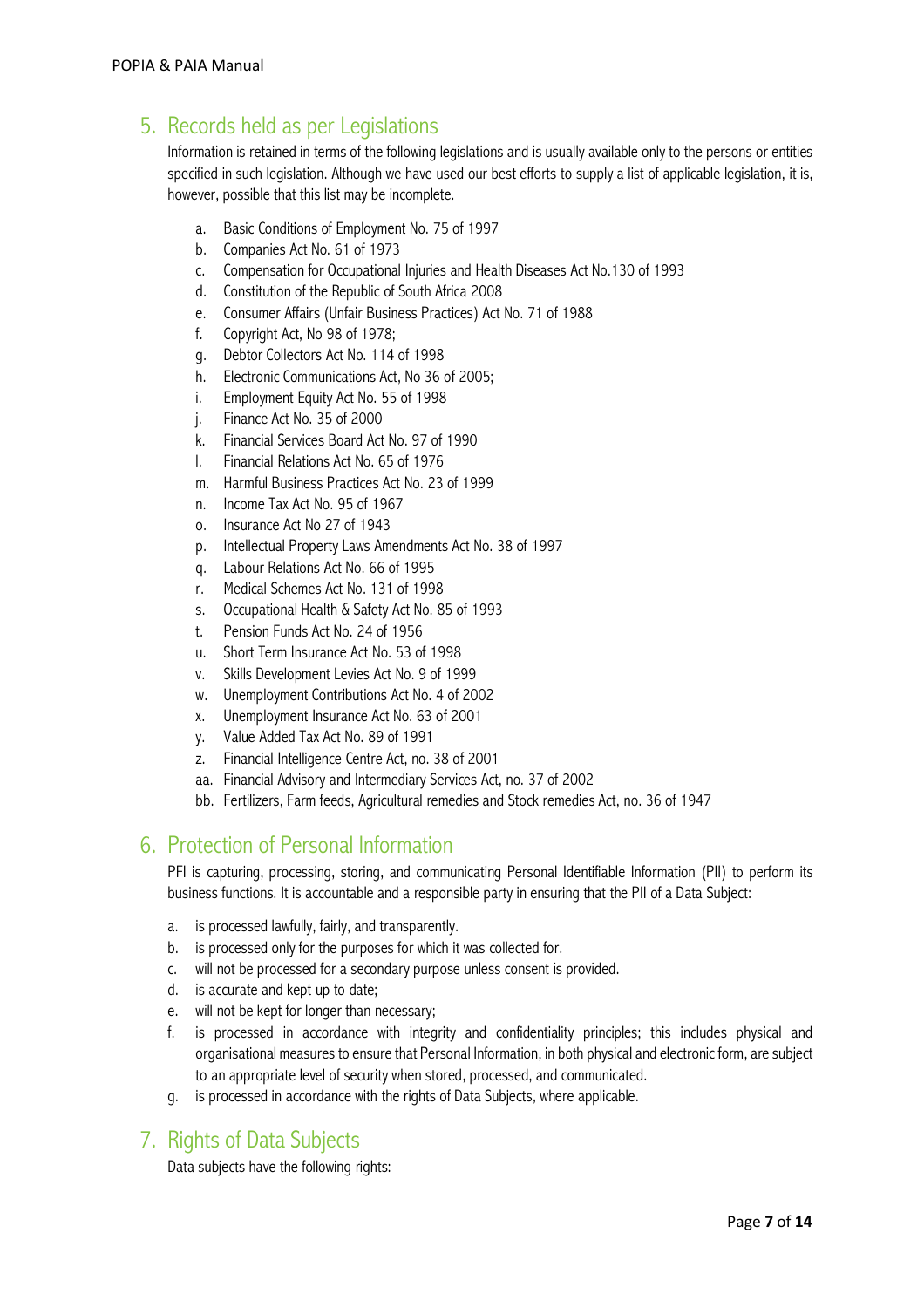- To be notified that their Personal Information is being collected.
- To be notified in the event of a data breach.
- To know whether PFI holds Personal Information about them, and to access that information. Any request for information must be handled in accordance with the provisions of this Manual.
- To request the correction or deletion of inaccurate, irrelevant, excessive, out of date, incomplete, misleading, or unlawfully obtained personal information.
- To object to the use of their Personal Information and request the deletion of such PII. Deletion is, however, subject to the record keeping requirement of PFI as well as the regulations and legislations to be adhered to.
- To object to the processing of Personal Information for purposes of direct marketing by means of unsolicited electronic communications.
- To complain to the Information Regulator regarding an alleged infringement of any of the rights protected under POPI and to institute civil proceedings regarding the alleged noncompliance with the protection of his, her or its personal information.

### 8. Information security measures

PFI is committed to protect the integrity and confidentiality of personal information in its possession and under its control, by the implementation of a security strategy that includes technical and organisational measures.

Personal information is held in the strictest confidence by the PFI's office and is not accessible by parties out of the organisation, nor is personal information disclosed to any third parties. Membership applications are put forward to the Board based on the PFI's own interrogation of the information supplied. If all requirements are met the PFI puts a new application forward to the Board for ratification, but does not disclose the specifics of those requirements.

## 9. Request for Information

In terms of POPIA, a data subject may, upon providing proof of identity, request the PFI to confirm the information being held about the data subject. The data subject may also request access to the information being held, including information about the identity of third parties who have or have had access to such information. The data subject is allowed at any time, to object to the processing of information by the PFI, unless legislation provides for such processing.

The requester must comply with all the procedural requirements contained in the Act relating to the request for access to a record. In order to request the information, the prescribed form (see Form C attached to this document) must be completed, and the requester fee (if applicable) be paid to the Information Officer. The prescribed time periods will not commence until the requester has furnished all the necessary and required information. The Information Officer shall serve a record, if possible, and grant only access to that portion requested and which is not prohibited from being disclosed.

The request will be processed within a 30 (thirty) day period, and the outcome of the request will be communicated in writing. This period may be extended by an additional 30 days depending on the complexity of the request requirements.

The process to request information from the PFI is as follows:

- Email the Information Office on  $info@p$ fisa.co.za the specifics of your request
- Acknowledgement of your request will be given within  $24 48$  hours
- The request will be processed within a 30 (thirty) day period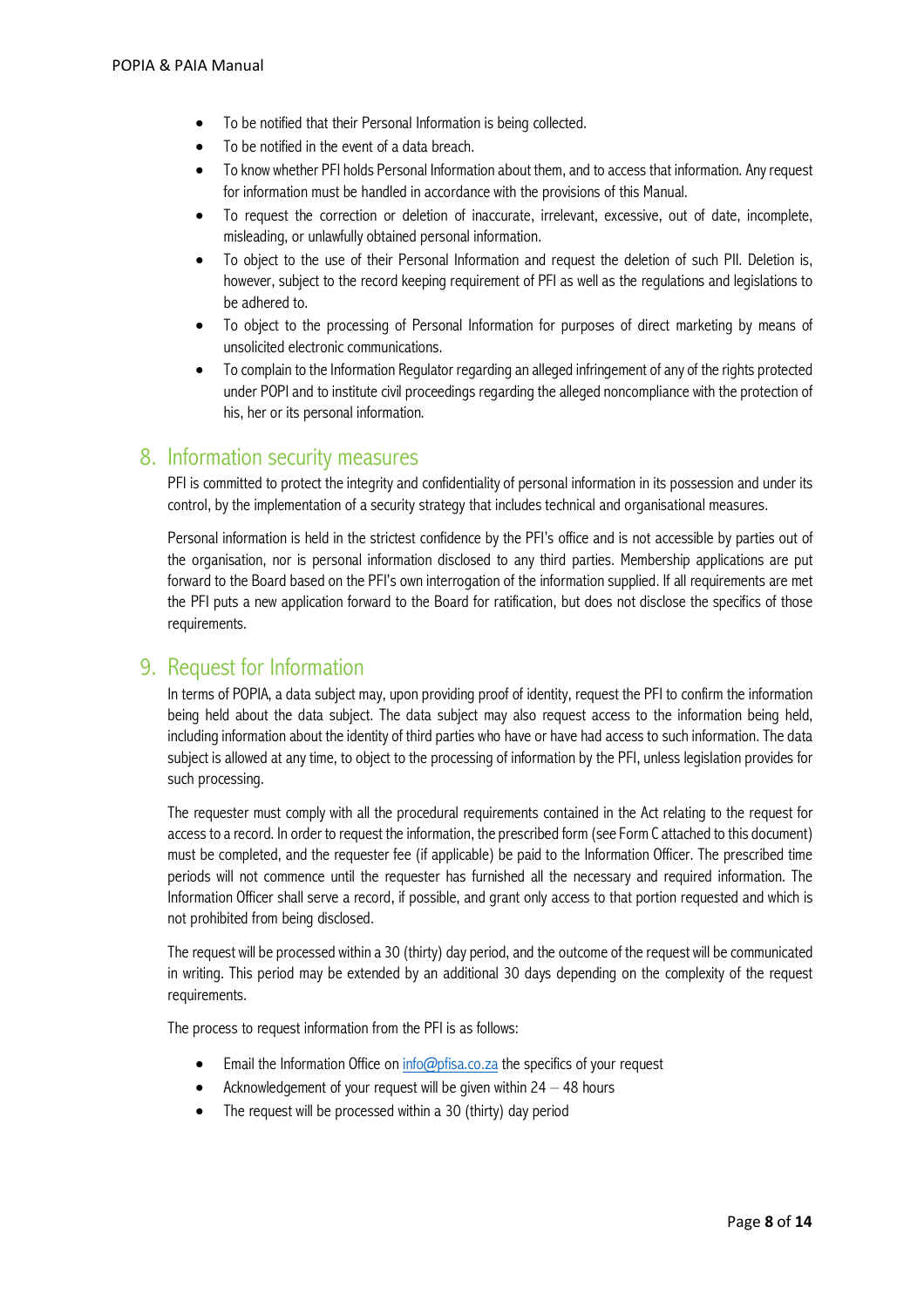# 10. Objection to the Processing of PII

Section 11 (3) of POPI and regulation 2 of the POPIA Regulations provides that a Data Subject may, at any time object to the Processing of his/her/its PII by following the process stipulated in this manual.

- Email the Information Office on info@pfisa.co.za the specifics of your objection
- Acknowledgement of your request will be given within  $24 48$  hours
- The request will be processed within a 30 (thirty) day period and an outcome to the objection communicated

## 11. Request for correction or deletion of PII

Section 24 of POPI and regulation 3 of the POPI Regulations provides that a Data Subject may request for their Personal Information to be corrected/deleted in the prescribed form. To ensure the lawfulness and correctness of the data, the data subject may also request the PFI to correct or delete personal information about the data subject in its possession or under its control that is inaccurate, irrelevant, excessive, out of date, incomplete, misleading or obtained unlawfully; or destroy or delete a record of personal information about the data subject that the company is no longer authorised to retain in terms of POPIA's retention and restriction of records provisions.

- Email the Information Office on info@pfisa.co.za the specifics of your request
- Where the request is for personal information to be deleted for a primary contact, marketing contact or financial contact for the member company, it is requested that an alternative contact be proved (name, email address and cell number)
- Acknowledgement of your request will be given within  $24 48$  hours
- The request will be processed within a 30 (thirty) day period

## 12. Fees

Where an institution has voluntarily provided the Minister with a list of categories of records that will automatically be made available to any person requesting access thereto, the only charge that may be levied for obtaining such records, will be a fee for reproduction of the record in question.

PAIA provides for two types of fees, namely a request fee and an access fee:

• Request fee: This is a non-refundable administration fee paid by all requestors with the exclusion of personal requestors. It is paid before the request is considered. Where a requester submits a request for access to information held by an institution on a person other than the requester himself/herself, a request fee in the amount of R50-00 is payable up-front before the institution will further process the request received.

• Access fee: This is paid by all requestors only when access is granted. This fee is intended to reimburse the private body for the costs involved in searching for a record and preparing it for delivery to the requestor. An access fee is payable in all instances where a request for access to information is granted, except in those instances where payment of an access fee is specially excluded in terms of the Act or an exclusion is determined by the Minister in terms of Section 54(8)

PFI may withhold a record until the request fee has been paid.

| Item for Reproduction and/or Access                                                              | Fee (ZAR) |
|--------------------------------------------------------------------------------------------------|-----------|
| For every photocopy of a a4-size page or part thereof                                            | 1.10      |
| For every printed copy of an A4-size page or part thereof held on a Computer or in electronic or | 0.75      |
| machine readable form                                                                            |           |
| For a copy in computer-readable form on:                                                         |           |
| - 3.5" magnetic disc                                                                             | 7.50      |
| - Optical compact disc                                                                           | 70.00     |
| A transcription of visual images, for an A4-size page or part thereof                            | 40.00     |
| For a copy of visual images                                                                      | 60.00     |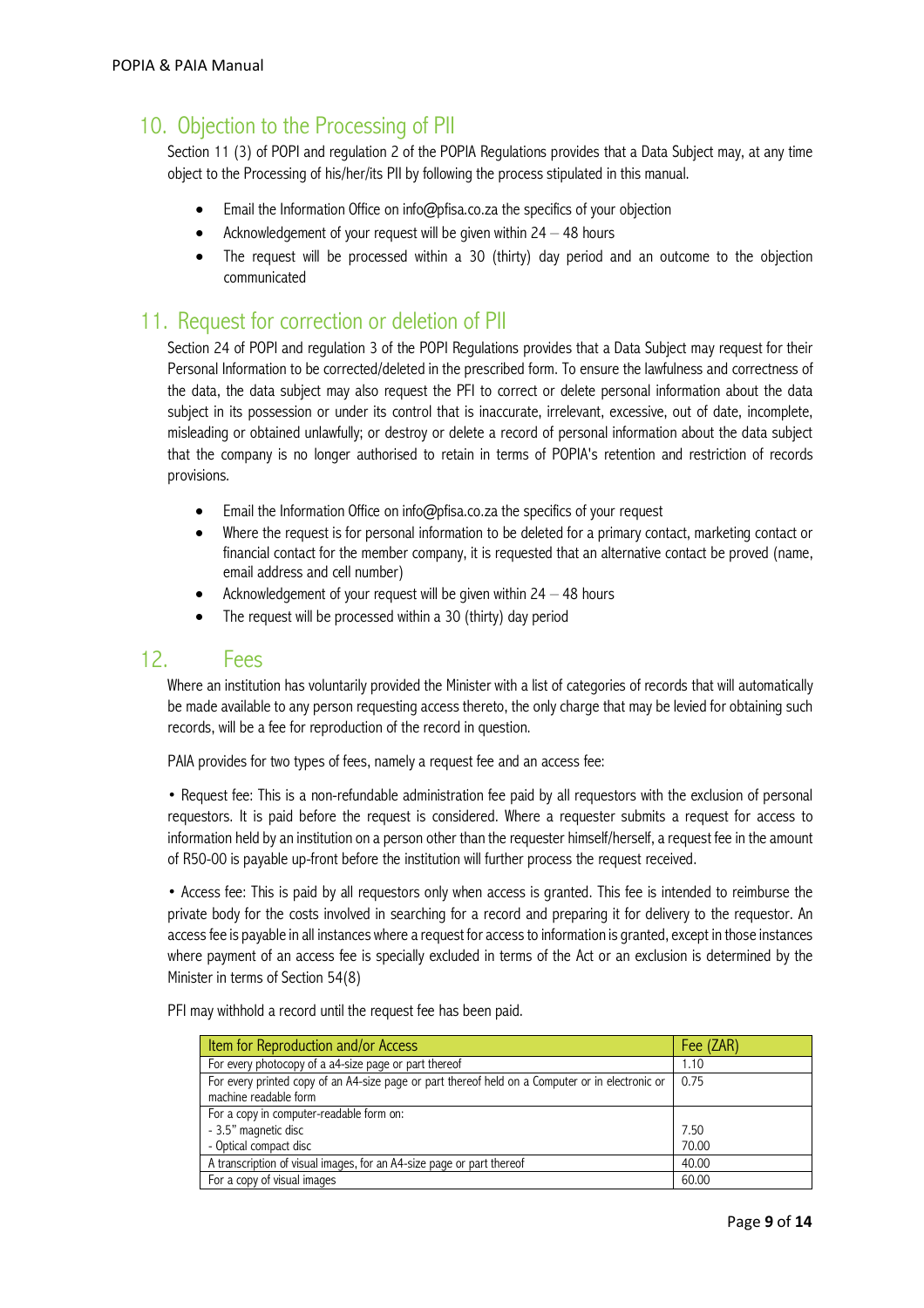| A transcription of an audio record, for an A4-size page or part thereof | 20.00     |
|-------------------------------------------------------------------------|-----------|
| For a copy of an audio record                                           | 30.00     |
|                                                                         |           |
| Item for Access                                                         | Fee (ZAR) |
| To search for a record that must be disclosed                           | 30.00     |
|                                                                         |           |

### **Deposits**

Where the institution receives a request for access to information held on a person other than the requester himself/herself and the Information Officer upon receipt of the request is of the opinion that the preparation of the required record of disclosure will take more than 6 (six) hours, a deposit is payable by the requester.

The amount of the deposit is equal to 1/3 (one third) of the amount of the applicable access fee.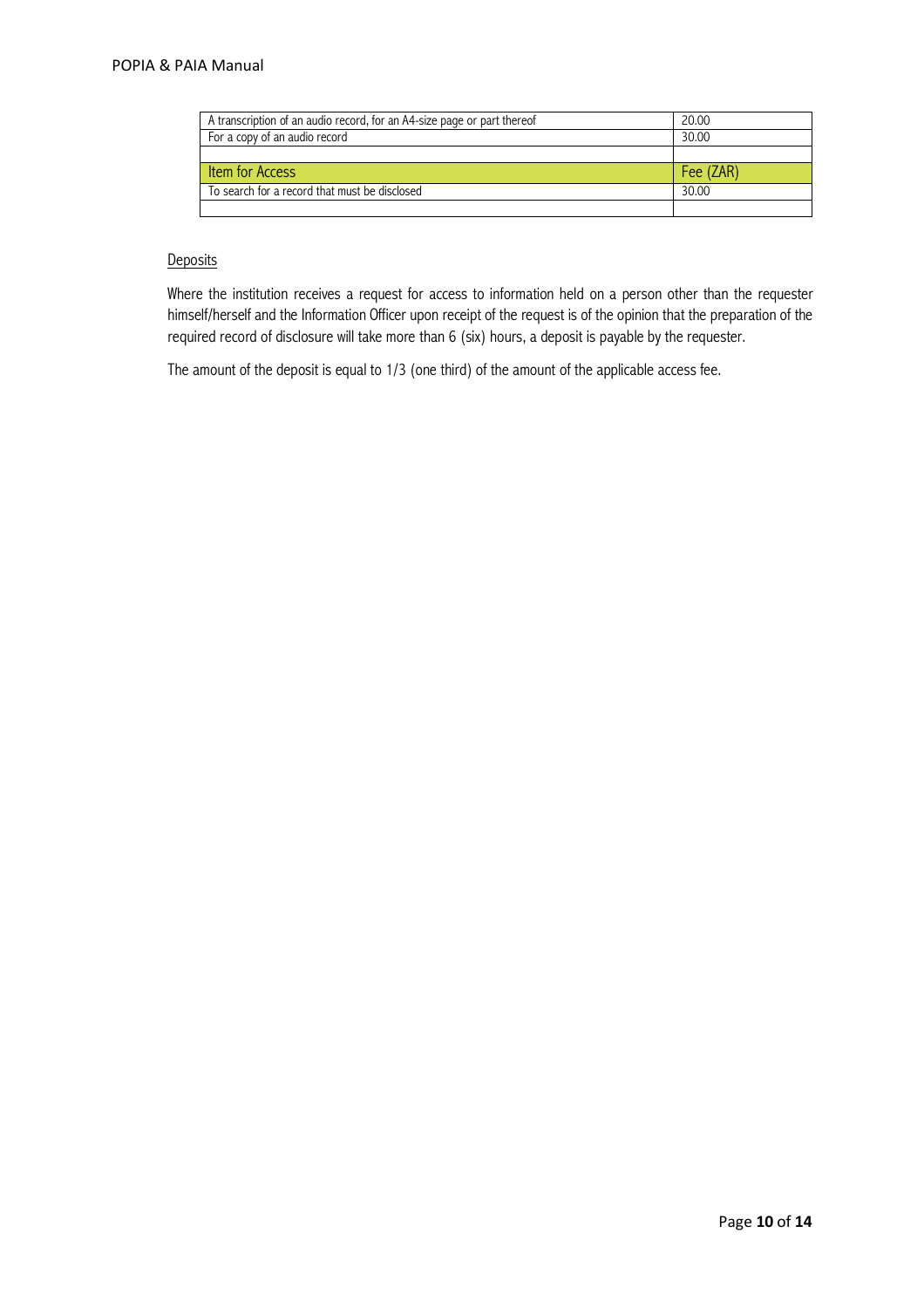

J752

#### **REPUBLIC OF SOUTH AFRICA**

### **FORM C** REQUEST FOR ACCESS TO RECORD OF PRIVATE BODY<br>(Section 53(1) of the Promotion of Access to Information Act, 2000 (Act No. 2 of 2000)) [Regulation 10]

### A. Particulars of private body

The Head:

#### B. Particulars of person requesting access to the record

(a) The particulars of the person who requests access to the record must be given below.<br>(b) The address and/or fax number in the Republic to which the information is to be sent must be given.<br>(c) Proof of the capacity in

| Postal address:<br>Fax number:<br>Telephone number:                       | Full names and surname:<br>Identity number: |  |
|---------------------------------------------------------------------------|---------------------------------------------|--|
|                                                                           |                                             |  |
|                                                                           |                                             |  |
| E-mail address:                                                           |                                             |  |
| Capacity in which request is made, when made on behalf of another person: |                                             |  |

#### C. Particulars of person on whose behalf request is made

This section must be completed ONLY if a request for information is made on behalf of another person.

| Full names and surname: |  |  |  |  |  |  |
|-------------------------|--|--|--|--|--|--|
| number.<br>ldentit      |  |  |  |  |  |  |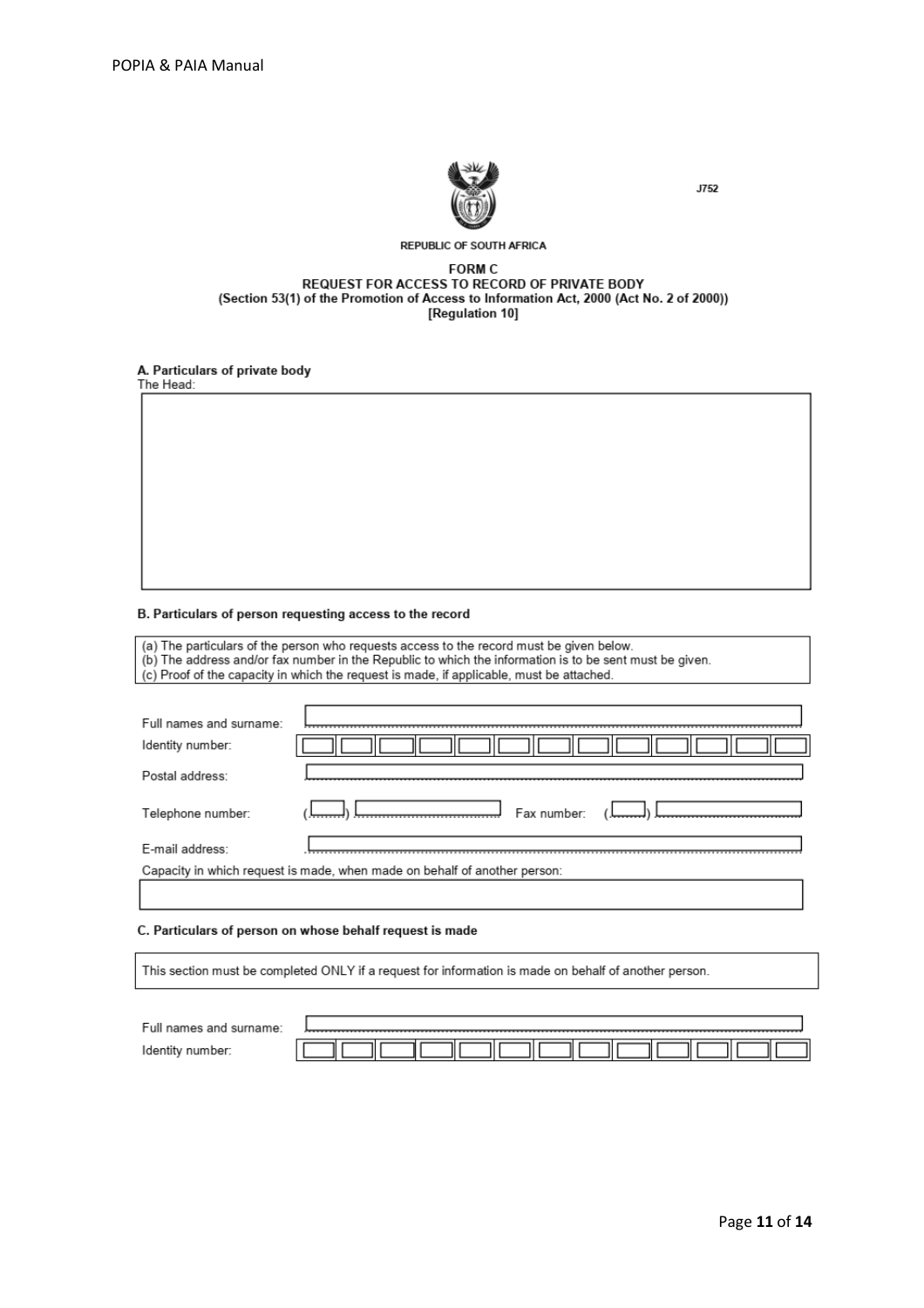#### FORM C: REQUEST FOR ACCESS TO RECORD OF PRIVATE BODY

#### D. Particulars of record

- (a) Provide full particulars of the record to which access is requested, including the reference number if that is known to you, to enable the record to be located.
- (b) If the provided space is inadequate, please continue on a separate folio and attach it to this form. The requester must sign all the additional folios.

1. Description of record or relevant part of the record:

### 2. Reference number, if available:

3. Any further particulars of record:

|  |  |  |  |  | . |
|--|--|--|--|--|---|

#### E. Fees

| (a) | A request for access to a record, other than a record containing personal information about yourself, will be  |
|-----|----------------------------------------------------------------------------------------------------------------|
|     | processed only after a request fee has been paid.                                                              |
| (b) | You will be notified of the amount required to be paid as the request fee.                                     |
| (c) | The fee payable for access to a record depends on the form in which access is required and the reasonable time |
|     | required to search for and prepare a record.                                                                   |
| (d) | If you qualify for exemption of the payment of any fee, please state the reason for exemption.                 |

Reason for exemption from payment of fees: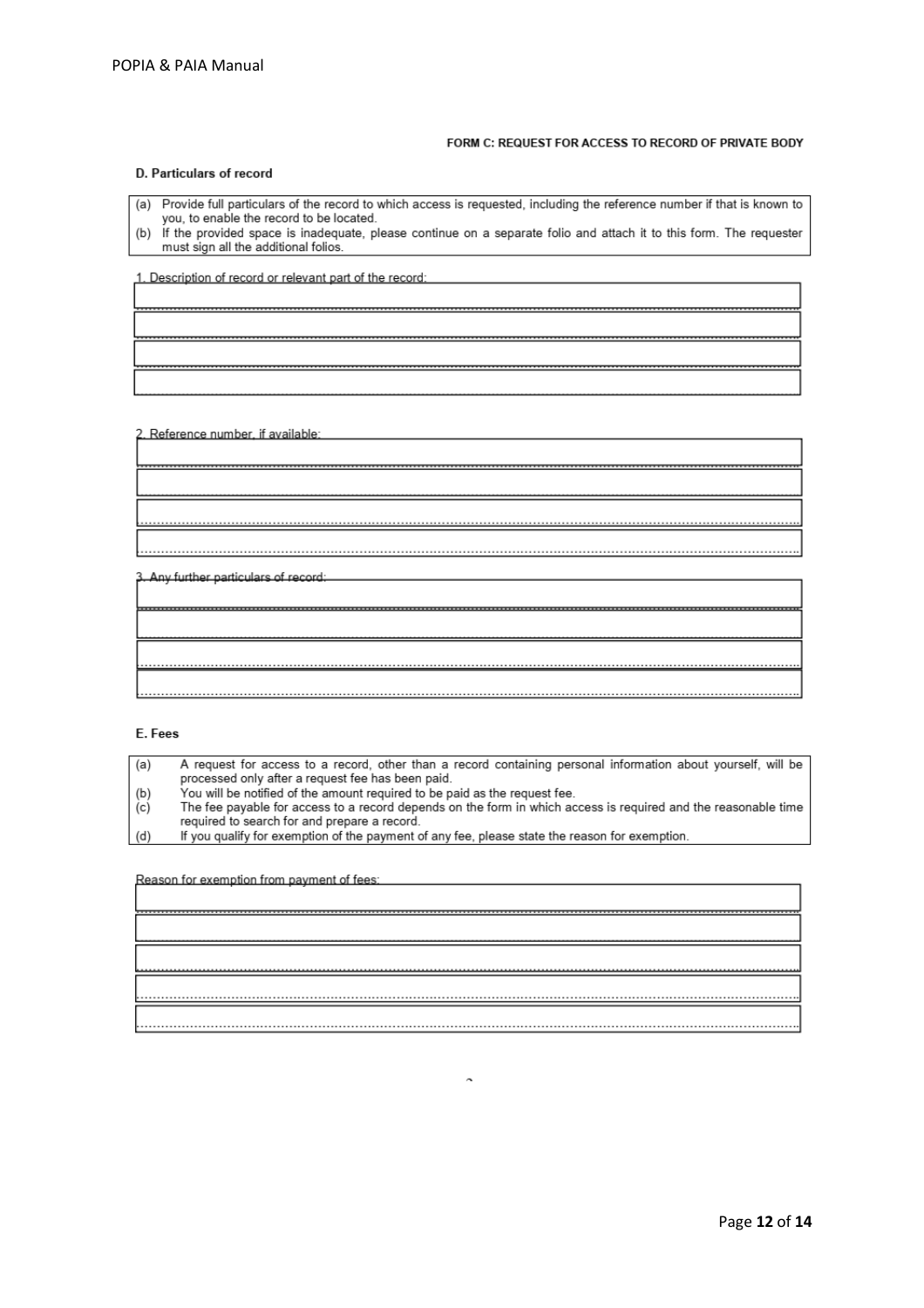#### FORM C: REQUEST FOR ACCESS TO RECORD OF PRIVATE BODY

#### F. Form of access to record

If you are prevented by a disability to read, view or listen to the record in the form of access provided for in 1 to 4 below,<br>state your disability and indicate in which form the record is required.

| Disability:<br>Form in which record is required:                                                                                                                                                                                                                                                                                                                                                                                   |                                                                                          |                                                                |  |  |  |  |  |
|------------------------------------------------------------------------------------------------------------------------------------------------------------------------------------------------------------------------------------------------------------------------------------------------------------------------------------------------------------------------------------------------------------------------------------|------------------------------------------------------------------------------------------|----------------------------------------------------------------|--|--|--|--|--|
| Mark the appropriate box with an X.                                                                                                                                                                                                                                                                                                                                                                                                |                                                                                          |                                                                |  |  |  |  |  |
| NOTES:<br>(a) Compliance with your request for access in the specified form may depend on the form in which the record is<br>available<br>(b) Access in the form requested may be refused in certain circumstances. In such a case you will be informed if<br>access will be granted in another form.<br>(c) The fee payable for access to the record, if any, will be determined partly by the form in which access is requested. |                                                                                          |                                                                |  |  |  |  |  |
| 1. If the record is in written or printed form:                                                                                                                                                                                                                                                                                                                                                                                    |                                                                                          |                                                                |  |  |  |  |  |
| copy of record*                                                                                                                                                                                                                                                                                                                                                                                                                    | inspection of record                                                                     |                                                                |  |  |  |  |  |
| 2. If record consists of visual images -<br>(this includes photographs, slides, video recordings, computer-generated images, sketches, etc.):                                                                                                                                                                                                                                                                                      |                                                                                          |                                                                |  |  |  |  |  |
| view the images                                                                                                                                                                                                                                                                                                                                                                                                                    | copy of the images*                                                                      | transcription of the<br>images*                                |  |  |  |  |  |
|                                                                                                                                                                                                                                                                                                                                                                                                                                    | 3. If record consists of recorded words or information which can be reproduced in sound: |                                                                |  |  |  |  |  |
| listen to the soundtrack<br>(audio cassette)                                                                                                                                                                                                                                                                                                                                                                                       | transcription of soundtrack*<br>(written or printed document)                            |                                                                |  |  |  |  |  |
|                                                                                                                                                                                                                                                                                                                                                                                                                                    | 4. If record is held on computer or in an electronic or machine-readable form:           |                                                                |  |  |  |  |  |
| printed copy of record*                                                                                                                                                                                                                                                                                                                                                                                                            | printed copy of information<br>derived from the record*                                  | copy in computer<br>readable form*<br>(stiffy or compact disc) |  |  |  |  |  |
| *If you requested a copy or transcription of a record (above), do you wish the copy or                                                                                                                                                                                                                                                                                                                                             | <b>YES</b><br>NO.                                                                        |                                                                |  |  |  |  |  |

transcription to be posted to you? Postage is payable.

#### G. Particulars of right to be exercised or protected

If the provided space is inadequate, please continue on a separate folio and attach it to this form.<br>The requester must sign all the additional folios.

1. Indicate which right is to be exercised or protected:

2. Explain why the record requested is required for the exercise or protection of the aforementioned right: